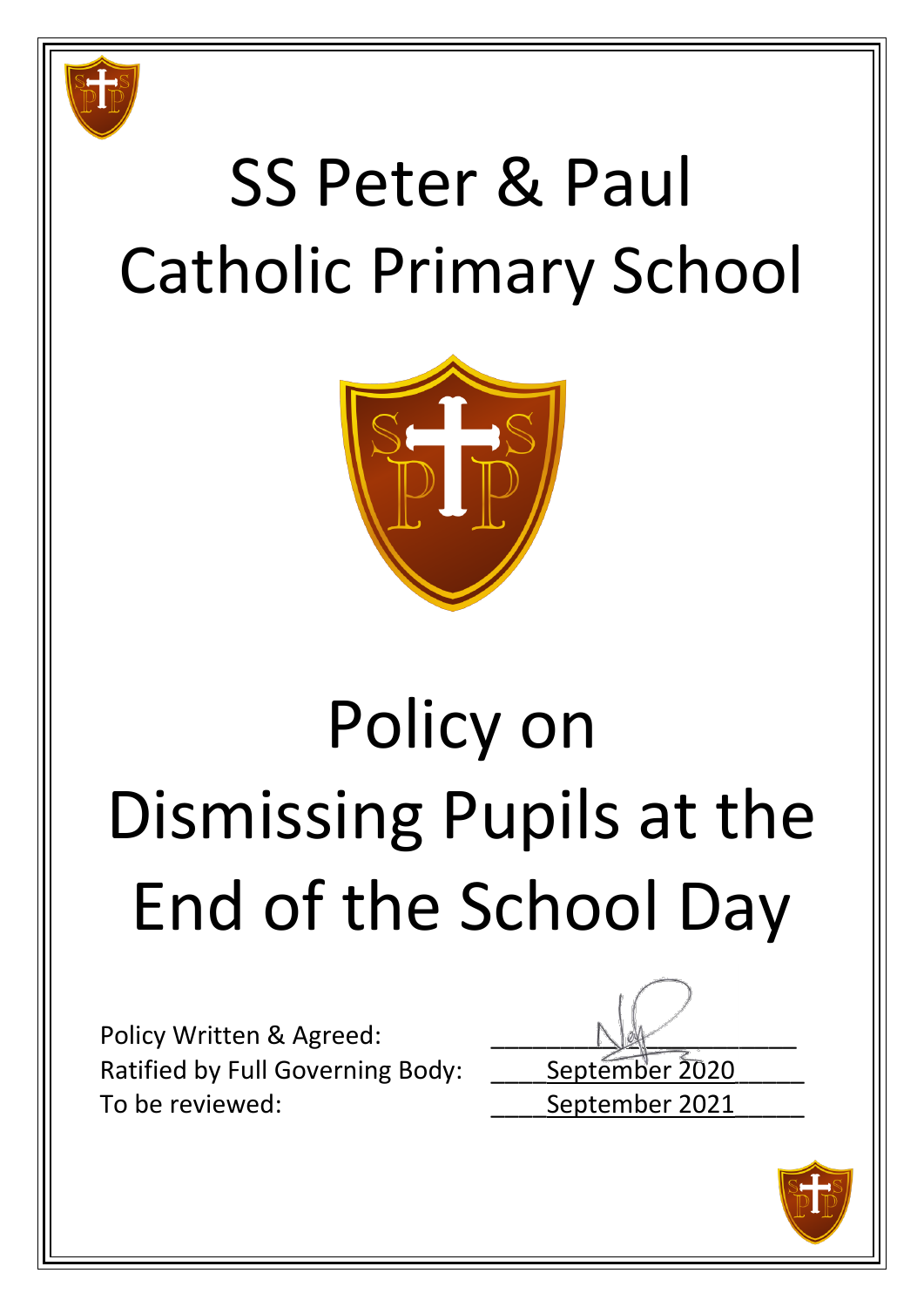# **SS Peter & Paul**

# **Whole School Policy on Dismissing Pupils at the End of the School Day**

This Dismissing Pupils policy:-

- reflects the consensus of opinion of the whole staff;
- was discussed, written and agreed by the whole staff;
- has been approved by the Governing body.

The implementation and ownership of this policy is the responsibility of the whole staff.

The overall accountability and effectiveness of the policy will be the responsibility of the Head Teacher and Senior Leadership Team.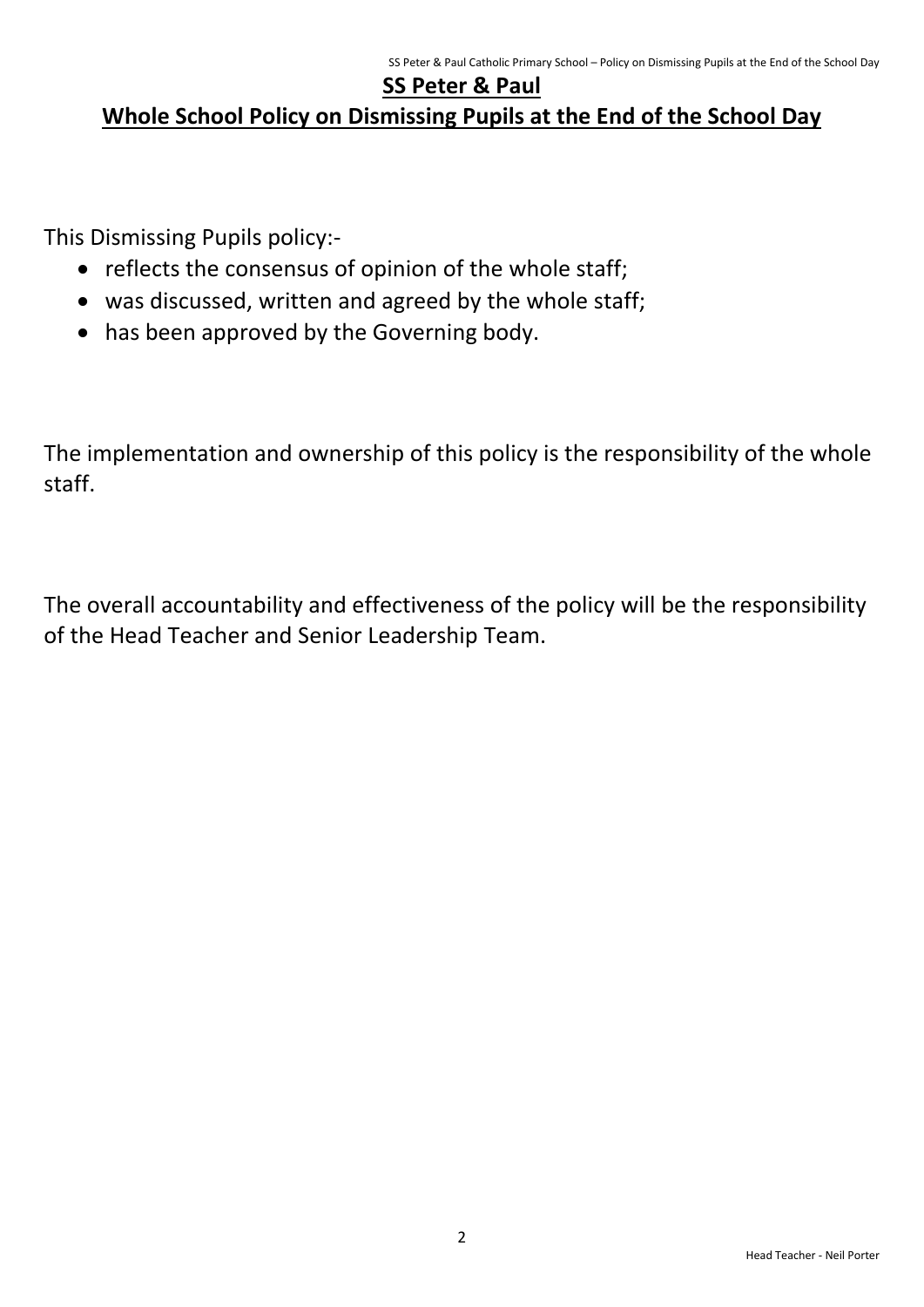At SS Peter & Paul Catholic Primary School we have a responsibility to ensure that children are dismissed at the end of the school day safely and with regard to parent instructions for the safe dismissal of their child. It is our duty to care for their child during the school day and transfer the child back into their care at the end of the school day.

As a Catholic school we regard every individual as unique and special in God's family. This dismissing pupil's policy is designed to support every member of our school, taking into account their unique and special nature as part of God's family.

# **1.0 – Aims of Dismissing Pupils**

- **1.1** At SS Peter & Paul, we believe in the importance of dismissing our pupils safely to:
	- ensure the safe transition and hand-over back to parents
	- have systems in place to monitor who the children are collected by
	- follow parent instructions for transfer back into the care of a trusted adult
	- the children only go with someone they are supposed to
	- help foster an effective partnership between home and school

#### **2.0 – Procedures**

**2.1** The procedures put in place will ensure the safe transition from school back to parent/trusted adult. The following procedures should be adhered to at all times:

# **2.2 Key Stage 1**

- All children must be dismissed to their parent/trusted adult from the door of their classroom by the Teacher or Teaching Assistant at the end of the school day.
- No child must leave the classroom until they are called to do so by their Teacher or Teaching Assistant.
- Teaching staff must be informed if a different person is collecting a child; this should be in writing if it a regular arrangement. Parents may phone the school office to make a temporary collection change arrangement.
- No child should ever be dismissed to an 'unknown person'.
- No child can be collected by a person under 16 years of age.
- Any child attending an after school club or activity must be handed over to the person in charge by a member of staff, face to face.

# **2.3 Key Stage 2**

- Year 3 children will be dismissed from the Year 3 & 4 cloakroom door adjacent to their classroom.
- Year 4, 5 & 6 will be escorted round to the front of the school, via the rear gate and car park, by their Teacher or Teaching Assistant and await dismissal when contact has been established with the parent or trusted adult.
- No child must leave the premises until they are called to do so by their Teacher or Teaching Assistant.
- Teaching staff must be informed if a different person is collecting a child; this should be in writing if it a regular arrangement. Parents may phone the school office to make a temporary collection change arrangement.
- No child should ever be dismissed to an 'unknown person'.
- No child can be collected by a person under 16 years of age.
- Any child attending an after school club or activity must be handed over to the person in charge by a member of staff, face to face.
- Year 6 pupils can walk home unsupervised if we have written permission from a parent in the Summer Term.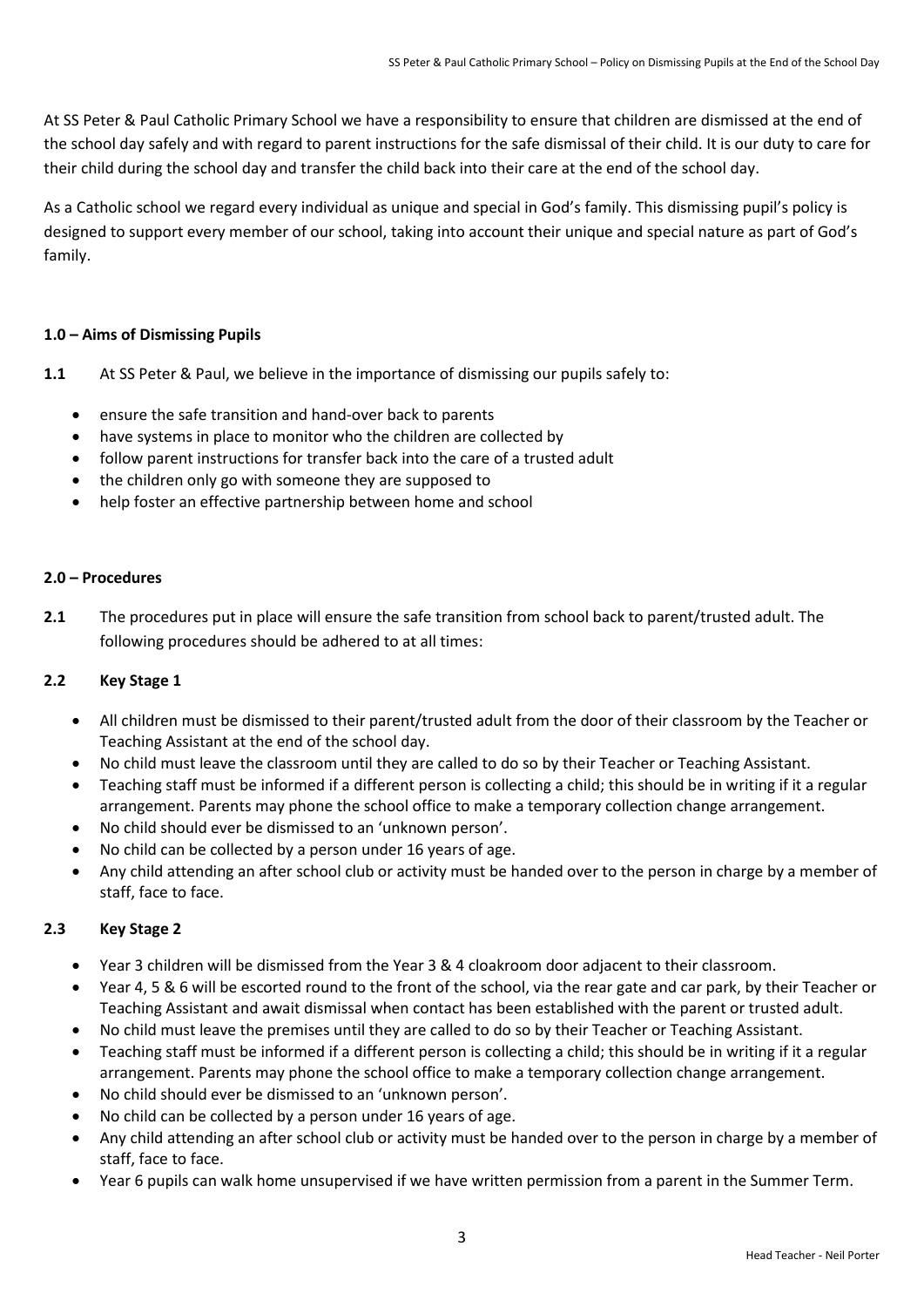# **3.0 – After School Clubs and Activities**

- **3.1** Most days in school, we offer after school clubs and activities led by outside providers. It is important that the children are delivered safely to the provider so that the club can start promptly and the children are supervised at all times.
- **3.2** When dismissing the children at the end of the club, the provider must:
	- take the children to the entrance hall by reception in order to transfer the children back to their parent or guardian.
	- ensure every child tells you who they are going home with and not leave the premises until someone turns up to collect them.
	- wait a few minutes until all children are collected.
	- be aware that **No** child is allowed to walk home unsupervised after a club.

#### **4.0 – Procedures for if the child is not collected**

- **4.1** Sometimes a child is left uncollected at the end of the day, the following actions must be undertaken:
	- If a child is not collected by 3.30 pm, they should be brought to the entrance hall by the Teacher or Teaching Assistant. A member of staff (Teacher, Teaching Assistant or Office Staff) must then attempt to contact the parents by phone to make arrangements for the child to be collected as soon as possible.
	- If a child is not collected following an after school club or activity, the provider should contact a member of school staff so that an attempt can be made to contact the parents to make arrangements for the child to be collected as soon as possible.
	- If parents cannot be contacted then the other contacts listed should be attempted.
	- If no contact is established, the Head Teacher or Deputy Head Teacher should be informed.
- **4.2** If the parent or trusted named adult has been contacted or responded and is on their way to collect, there are 2 possible courses of action depending on how long they are going to take to get to school:

i) If the parent is to be at school by 3.45 pm, the member of staff responsible for the child (Teacher or Teaching Assistant) will wait with the child until they are collected.

ii) If the parent has not arrived by 3.45 pm, the member of staff responsible for the child will take the child over to our Out of Hours Care facility – Leading Light Club – in the Parish Hall and the parent will be charged.

- **4.3** If a child is left uncollected at the end of the Leading Light Club session (5.45 pm) a similar routine applies. Contact the parent immediately using the contact details on their 'Enrolment Form' informing the parent they have until 6.00 pm to collect their child. They will be charged a late collection fee on their next invoice. If no contact is established, the Head Teacher or Deputy Head Teacher should be informed immediately.
- **4.4** If the child has not been collected, and it has not been possible to contact a parent or trusted named adult, 60 minutes after the agreed finish time for the school day/afterschool club activity, a phone call should be made to the Birmingham **Multi-Agency Safeguarding Hub** (MASH) via the **Children's Advice & Support Service** (CASS) using the number below:

**Local Safeguarding Children's Board Birmingham – Children's Advice & Support Service (CASS)**

#### **0121 303 1888**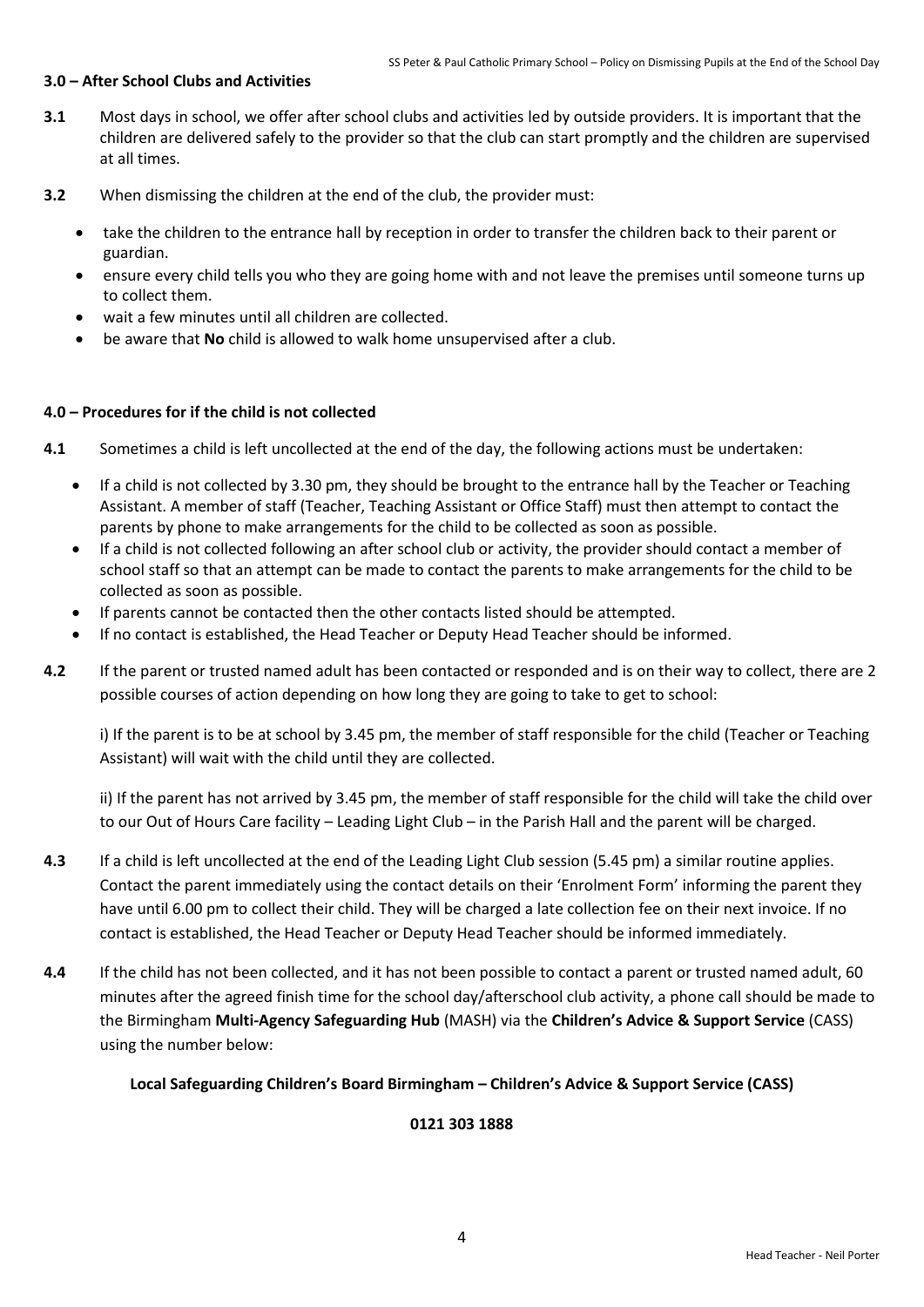# **5.0 – Children's Advice & Support Service (CASS) & Multi-Agency Safeguarding Hub (MASH)**

- **5.1** When you contact CASS/MASH they will need the following information:
	- Brief circumstances of the incident and arrangements currently in place.
		- Child's details
			- o Name(s)
			- o Date of Birth
			- o Address
			- o Gender
			- o Ethnicity
			- o Religion
			- o Spoken Language
			- o Special dietary needs
			- o SEN/Behavioural difficulties/Medical needs
		- Parent/Carer Contact Details
			- o Parent/Carer/Alternative trusted adult details
			- o Name(s)
			- o Address(es)
			- o Home/Work/Mobile telephone number(s)
	- Any current or previous Child Protection Concerns (If the child has an allocated Social Worker, CIAS will contact them instead of forwarding the concern onto MASH).
	- Any previous incidents of not being collected from school.
	- Details of GP/Health Visitor.
- **5.2** Note that the CIAS switchboard closes at 5.15 pm, Monday to Thursday, and 4.15 pm on a Friday. If you are in need of support after this time you must contact the Emergency Duty Team on the following number:

# **Emergency Duty Team 0121 675 4806**

- **5.3** CIAS will give advice, carry out background checks and make further attempts to establish contact with a parent or trusted named adult. If there are any concerns, Social Care Services will ask the police to visit the address.
- **5.4** If an appropriate relative or carer is located, they will be asked to ensure the child is collected as soon as possible. If they are unable to do this, MASH will liaise with the school about arrangements for the child to be taken to the appropriate address.
- **5.5** In making decisions, Social Care Services and the school will prioritise interim care arrangements that best meet the child's personal and emotional needs.
- **5.6** If the attempts to contact a parent or appropriate trusted adult remain unsuccessful two hours after the end of the school day or after school club activity, Social Care Services will normally make a decision to assume care of the child and arrange for them to be taken to a place of safety such as a foster carer or residential home.
- **5.7** Children's Social Care Services will confirm the arrangements with the school and with those caring for the child at the time and will provide contact details of the child's placement as appropriate.
- **5.8** Plans for transporting the child will take into account staff availability out of hours, adequate insurance cover, gender balance, special needs or behaviour concerns. Where possible, two adults should be present. If there is a shortage of staff availability then a mini-cab could be used with a suitable escort.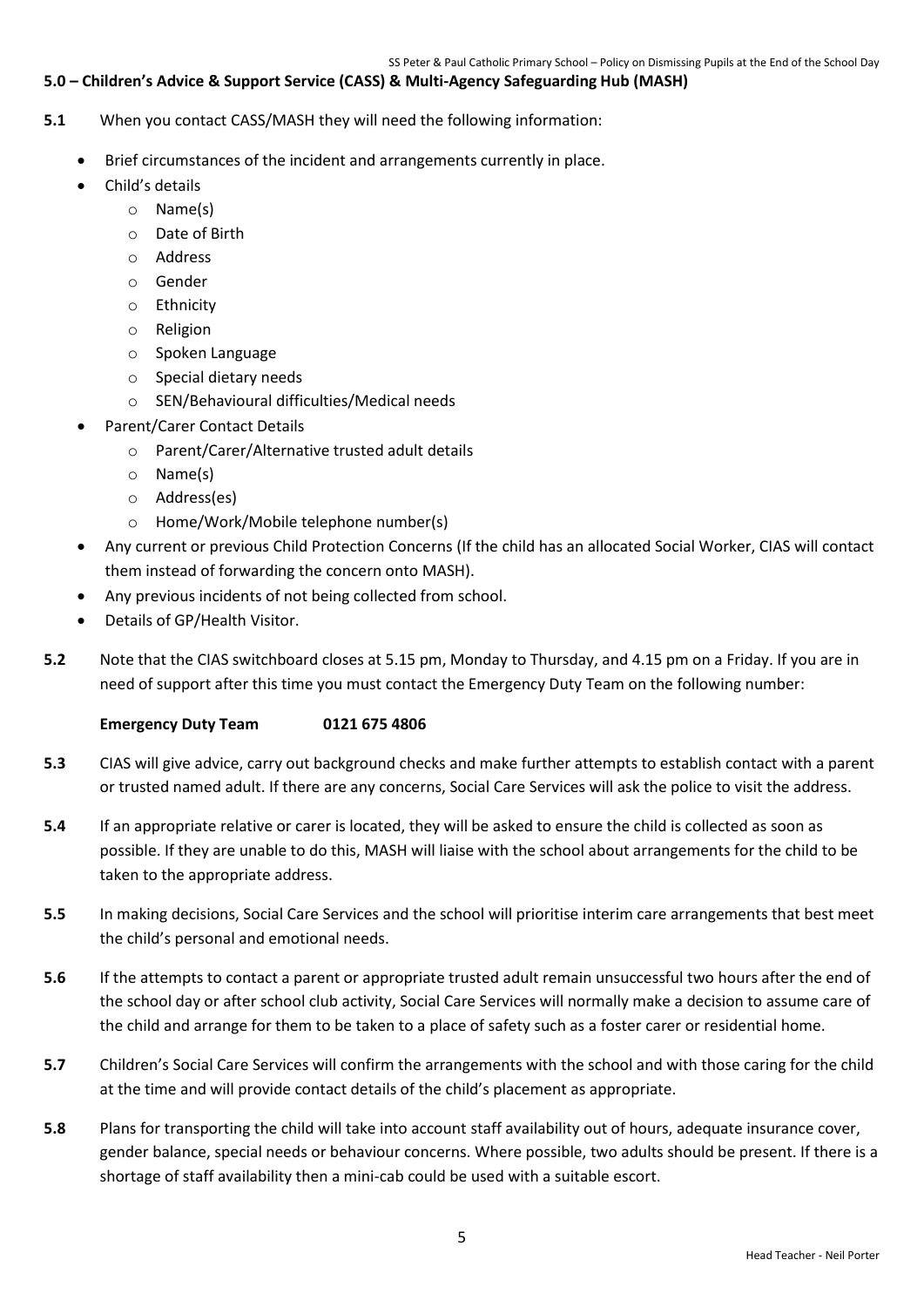SS Peter & Paul Catholic Primary School – Policy on Dismissing Pupils at the End of the School Day

**5.9** School will send a letter to the parent notifying them of the incident and of the arrangements that were made to care for the child. (See Appendix A for a sample letter)

# **6.0 – Concerns about the child's welfare**

**6.1** Where more than one incident occurs, or where there are reasons for concern regarding the ability of parents to collect their child, a discussion between the school and the parent will identify a strategy for addressing these concerns. Where agreement cannot be reached with parents or in cases where there are child protection concerns, Social Care Services will be invited to contribute to identify the strategy for addressing concerns and safeguarding the child.

# **APPENDIX A**

| were not collected at the end of [the school day][the after school activity] and we were unable to contact you or your<br>trusted named carer(s). As a result, in order to safeguard and promote the welfare of your child, we implemented the<br>procedure for dealing with children not collected at the end of [the school day][the after school activity].<br>This procedure, which has been agreed by the Staff and Governing Body of SS Peter & Paul Catholic Primary School,<br>Social Care Services, the Police and Birmingham Safeguarding Children Board, involved us contacting Social Care Services<br>in order that arrangements could be made to ensure your child was safeguarded.<br>I hope that the reasons for your child not being collected are not serious, but would you please contact me immediately<br>upon your return to discuss this matter further. |
|----------------------------------------------------------------------------------------------------------------------------------------------------------------------------------------------------------------------------------------------------------------------------------------------------------------------------------------------------------------------------------------------------------------------------------------------------------------------------------------------------------------------------------------------------------------------------------------------------------------------------------------------------------------------------------------------------------------------------------------------------------------------------------------------------------------------------------------------------------------------------------|
| You can contact Social Care Services on 0121 303 1888 or 0121 675 4806 for further information about the action taken.                                                                                                                                                                                                                                                                                                                                                                                                                                                                                                                                                                                                                                                                                                                                                           |
| Yours sincerely,                                                                                                                                                                                                                                                                                                                                                                                                                                                                                                                                                                                                                                                                                                                                                                                                                                                                 |

Mr N. Porter Head Teacher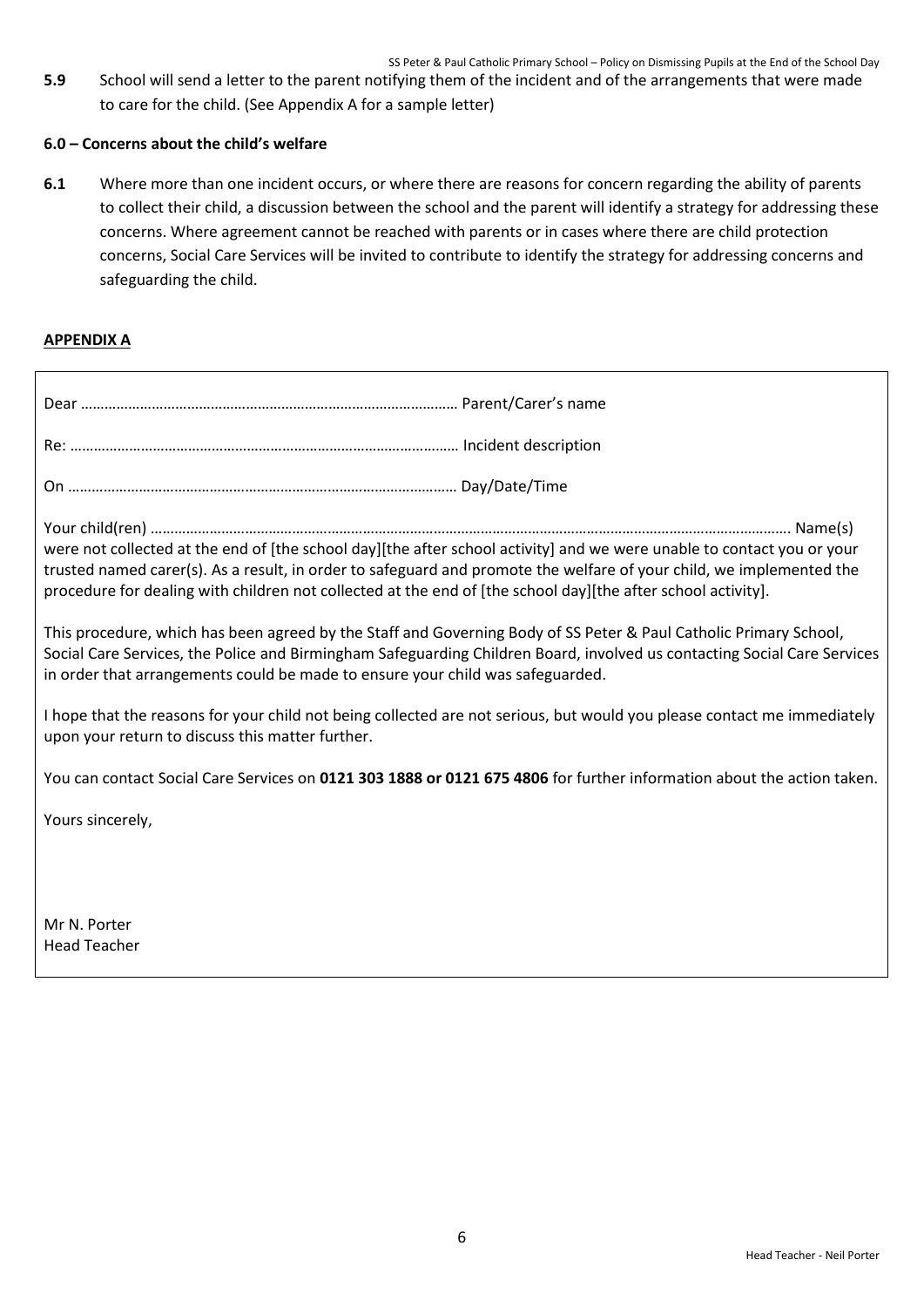#### **CONTACT TELEPHONE NUMBERS**

| School:                                     | <b>SS Peter &amp; Paul Catholic Primary School</b> |                                                                                                   | Telephone Number:                                                                                             | 0121 675 6028     |
|---------------------------------------------|----------------------------------------------------|---------------------------------------------------------------------------------------------------|---------------------------------------------------------------------------------------------------------------|-------------------|
|                                             | Head Teacher: Mr Neil Porter                       |                                                                                                   | Telephone Number:                                                                                             | 07885 235 496     |
|                                             | Designated Senior Leader (DSL):                    | <b>Head Teacher</b><br><b>Deputy Head Teacher</b><br><b>Senior Leader</b><br><b>Senior Leader</b> | <b>Mr Neil Porter</b><br><b>Mrs Emma Calvert-Lyons</b><br><b>Mrs Donna Pawley</b><br><b>Mrs Claire Oakley</b> |                   |
| Children's Advice & Support Service         |                                                    |                                                                                                   | Telephone Number:                                                                                             | 0121 303 1888     |
| <b>Emergency Duty Team</b>                  |                                                    |                                                                                                   | Telephone Number:                                                                                             | 0121 675 4806     |
| Children with Disabilities Social Work Team |                                                    |                                                                                                   | Telephone Number:                                                                                             | 0121 303 1888     |
| Disabled Children's Community Support       |                                                    |                                                                                                   | Telephone Number:                                                                                             | 0121 675 3712     |
| <b>Erdington Police Station</b>             |                                                    |                                                                                                   | Telephone Number:                                                                                             | 101 Ext. 842 6003 |
| <b>Education Transport Service (North)</b>  |                                                    |                                                                                                   | Telephone Number:                                                                                             | 0121 303 2450     |